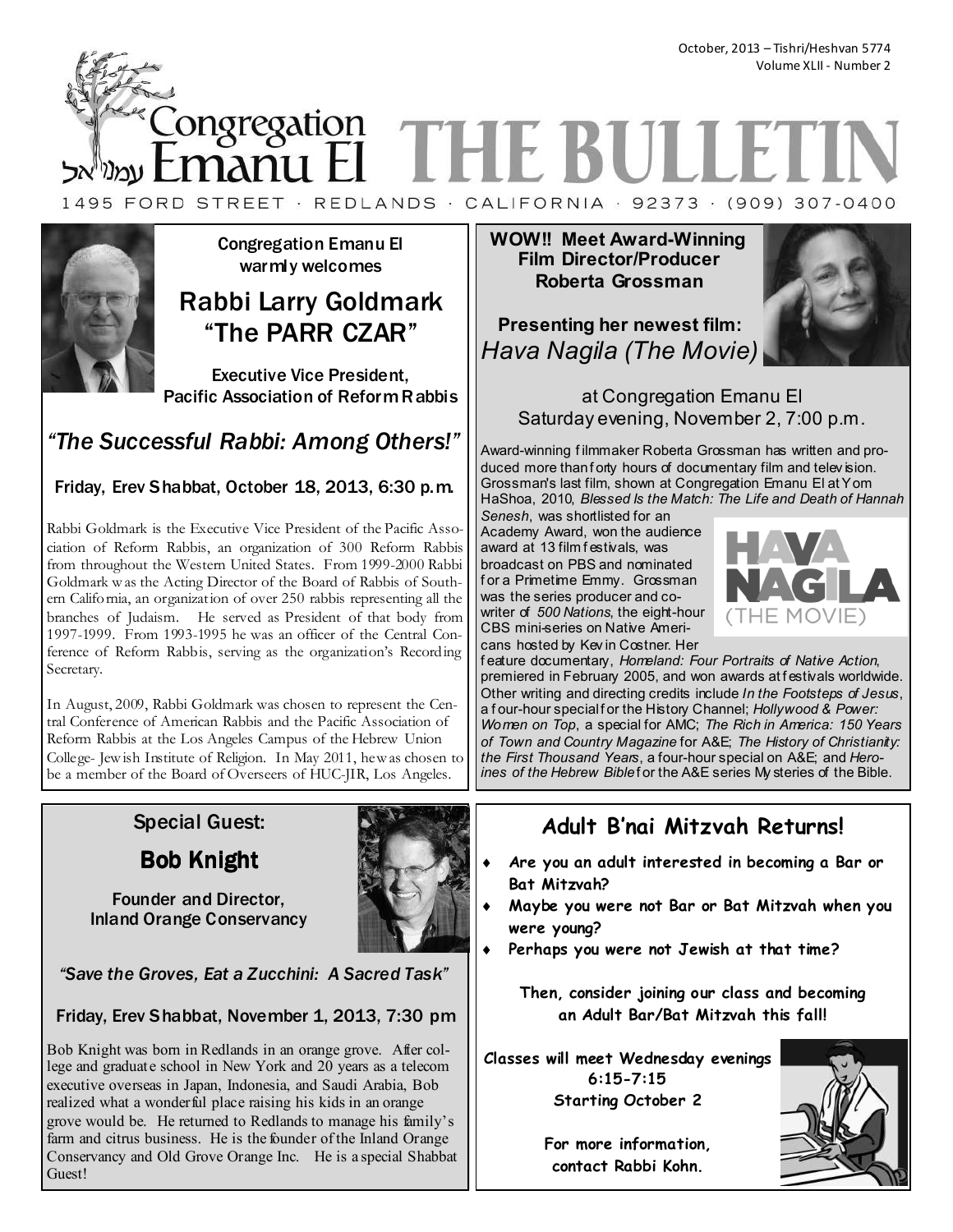**October 5, 2013, 10:00 a.m.** 

**October 12, 2013, 10:00 a.m.** 

**October 19, 2013, 10:00 a.m.** 

**October 26, 2013, 10:00 a.m.** 

Kiddush following Shabbat Services.

Kiddush following Shabbat Services.

### **EREV SHABBAT SERVICES**

### **SHABBAT MORNING SERVICES**

Shabbat No'ah, Genesis 6:9-11:32; Haftarah: Isaiah 54:1-55:5.

Torah Study Only—NO Shabbat Services—led by Rabbi Douglas Kohn. Shabbat Lech L'cha, Genesis 12:1-17:27; Haftarah: Isaiah

Shabbat Vayeira, Genesis 18:1-22:24; Haftarah: II Kings 4:1-37.

Torah Study Only—NO Shabbat Services—led by Rabbi Douglas Kohn. Shabbat Chayei Sarah, Genesis 23:1-25:18; Haftarah: I Kings 1:1-31. Kiddush following Shabbat Torah Study.

40:27-41:16. Kiddush following Shabbat Torah Study.

Shabbat Services led by Rabbi Douglas Kohn.

#### **October 4, 2013, 7:30 p.m.**

Erev Shabbat Shuva Services led by Cantor Bern-Vogel and Rabbi Shabbat Services led by Rabbi Douglas Kohn. Douglas Kohn. Volunteer Choir participates in Services. Oneg Shabbat hosted by Renee and Mike Kress follows Services.

#### **October 11, 2013, 6:45 p.m.**

Erev Shabbat/Family Services led by Rabbi Douglas Kohn and children from the School for Jewish Living. Shabbat Potluck precedes Services at 6:00 p.m. Bema flowers donated by Cherilyn, Lud and Max Cibelli in memory of Maxine and Ralph Davidson  $(z<sup>7</sup>)$ .

#### **October 18, 2013, 6:30 p.m.**

Erev Services led by Cantor Jennifer Bern-Vogel and Rabbi Douglas Kohn. Rabbi Larry Goldmark, Guest Speaker, will address, " The Successful Rabbi: Among Others." Snack & Shmooze preceding Services hosted by Sisterhood.

#### **October 25, 2013, 6:30 p.m.**

Erev Shabbat Services. Snack & Shmooze preceding Services hosted by Sisterhood.

**"Snack & Shmooze" 6:00 p.m. prior to 6:30 p.m. Erev Shabbat Services. Shabbat Morning Services and Shabbat Torah Study Saturday mornings at 10:00 a.m.** 



# YAHRZEITS

.

The Yahrzeits of the following whose names are inscribed on the Wall of Perpetual Memorial will be observed in October:

#### **October 4-5, 2013**

Anna Walt Abram Rosen Eleanor Smith Howard Israel Maurice Lichtenstein Max Goodman Wallace Lebeck Jack Kaplan Mary Klein Harold Harris Everett Olenick Nathan Frankel Louis Lempert Joe Scher Julius Spears Arnold Frisch Dorothy Neumann Rose Miller

#### **October 11-12, 2013**

Mark Walder Rose Fremland Norma Maskin Rae Myers

Rose Miller Michael Weiss Lena Bernstein Max Uffer Morris Bogdanow Richard Becker Beatrice Bettinger Lina Becker Morris Krieger Pauline Berzosky Cecile Katz Harold Jaffrey Maxwell Bernstein Dora Lichtenstein Paul Rowelsky Joseph Modes Stephanie Wechsler Nettie Levin Jack Nelson

#### **October 18-19, 2013** Hedwig Neuburger

George Phillips Leelah Raynes

1<sup>st</sup> Lt. David Bernstein Ruth Rowelsky Louis Rowelsky Lore Blumenthal Rosa Blumenthal Rena Knopf Jenny Rosenbaum Heinrich Strauss Edith Goldberg Arthur Robin Lily Pinsky Jacob Sentob Solomon Helfman Carl Goldstein Helen Mishook Celia Joseph Isidore Rundberg Bertram Spears Edward Abramson Joseph Allen Stephen Ginsberg Yetta Abrams Herman Stelzer Armand Lehmann

Louis Sharelson Michael Alan Katz Samuel Feldstein Lillian Weinstein

#### **October 25-26, 2013**

Sadie Lawrence Beverly Protess Louis Secofsky Leona Soltz Sidney Vines Harold Simon Rebecca Helfman Bertha Silverman Burton Brin Gabriel Brill Ann Stewart Sara Ceizler Claire Feigenson Sam Joseph David Hoffman Martha Kaplan Howard Waldman Lucien Lehmann Bruce Bogost

Note: Should you have a loved one whose name you also would like to have read from the bema. please call the Temple Office.



# Perpetual **Memorial**

Wall of

#### Pre-Need Arrangements

Contact Roberta in the Temple Office to make pre-need arrangements for the Wall of Perpetual Memorial. When a name is placed on the Wall of Perpetual Memorial it is included in each year's Book of Memory, is read aloud each year on the Shabbat closest to the Yahrzeit, and family members are notified of the impending Yahrzeit.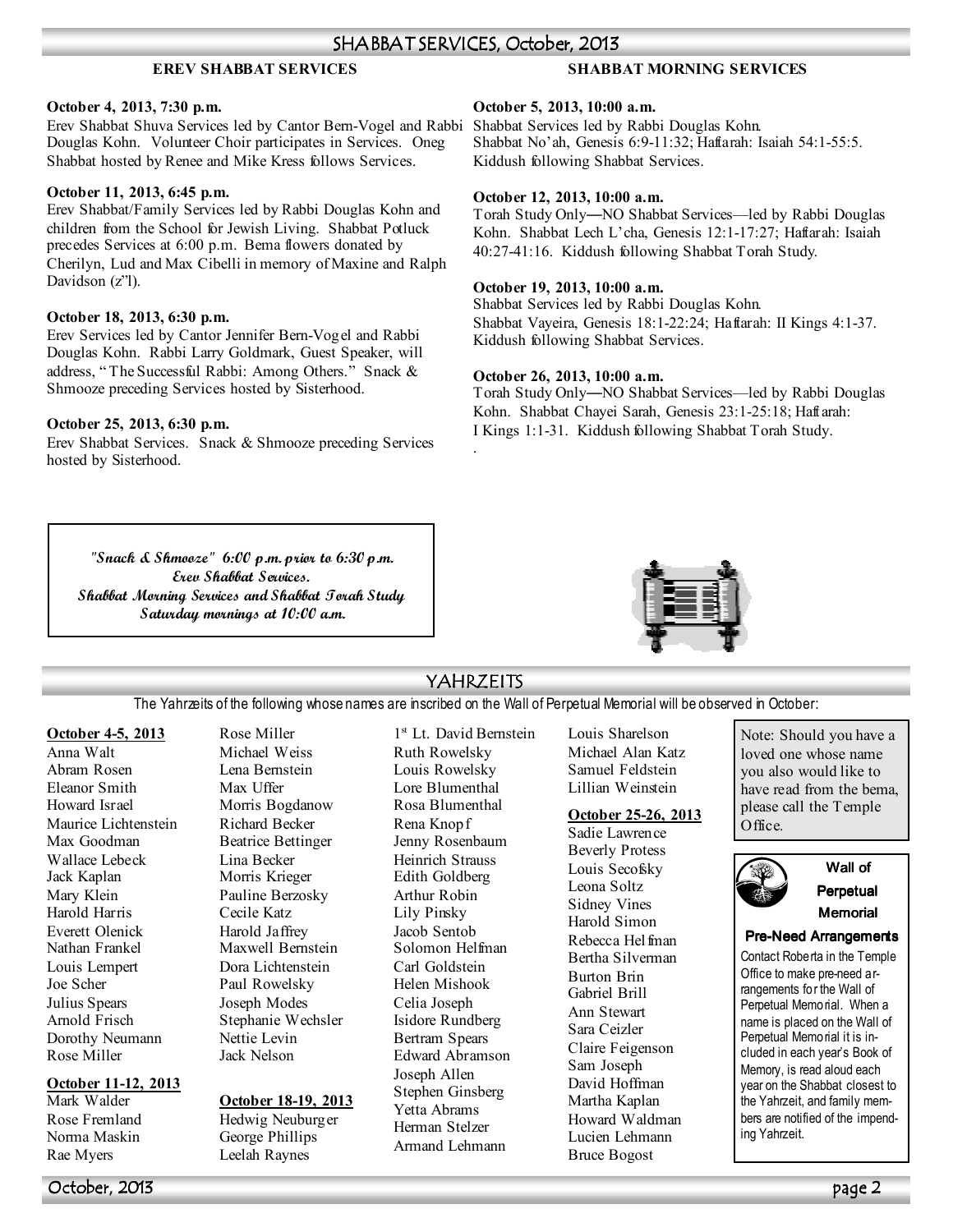# FROM OUR LEADERS



## **Welcoming Guests: A Joy of Shabbat**

Dear Friends,

One of the special joys of Shabbat is welcoming guests. Whether we invite friends or families or even passing visitors to our home before or after Services, or we welcome guests

to the synagogue to join us for Shabbat, it is a very special treat to have guests grace our homes as we celebrate the Shabbat, and to make the evening and the experience glow with a new radiance.

This year we have a number of special guests joining Congregation Emanu El for Shabbat evenings, or at Havdalah, starting this month. In mid-October, Rabbi Larry Goldmark, an icon among Southern California Rabbis will speak at our synagogue on the theme, "The Successful Rabbi: Among Others." He will truly engage us with wit and wisdom. Then, in early November we have Bob Knight, the founder of the IOC—the Inland Orange Conservancy, joining us to address the health of our Valley, on Friday, November 1. The next night, Saturday, November 2, we have a very special Havdalah treat: Film Director and Producer Roberta Grossman will come to show her new hit, " Hava Nagila (The Movie)" and will thoroughly regale us with sights and song!

Let's welcome wonderful Shabbat guests this year!

*Rabbi Douglas Kohn* 



#### Dear Friends:

For many reasons, including the onset of cooler weather, fall is one of my favorite seasons. At the temple, it is also a wonderful time to share our good fortune by making donations of food or Stater Bros. scrip cards to the Cornerstone Compassion Center or to Mazon as part of our High

Holy Day tradition. This year our members and guests generously donated \$500. I encourage you to continue this mitzvah throughout the year. You may bring groceries to the Temple Office or send us a check marked "Food For The Poor" in the memo line which we then use to use to purchase Stater Bros. scrip cards for Cornerstone and others in need.

Also in the fall, we collect funds to purchase turkeys which Cornerstone distributes to needy families at Thanksgiving. Please mark " Turkeys" on the memo of your check so that we may use your donation for that purpose. Last year we raised \$1,200 for turkeys so let's see if we can exceed that goal this year!

During the past few months we've been delighted to open up the rental of our facility to those outside of our Temple community. Our building is quickly becoming a desired venue for fundraisers, weddings, B'nai Mitzvahs, parties and concerts of all types. Please share the news in your neighborhood and with local business owners as this is a great way for us to raise funds to maintain our beautiful facility. Please contact Stacy Knox or the Temple Office for more information.

*Roberta Darrow, Roberta Darrow* Temple Administrator

One of my final prayers before the gates close at Neila is for the awe and wonder of the High Holy Days to extend throughout the year. So much of our world is inexplicable, mysterious. How people's paths cross, at certain times in their lives, coupled with the power of ritual and memory. Seven and a half decades ago, my mother was a young girl in Germany, practicing the organ in her synagogue



in the early evening hours of November  $9<sup>th</sup>$  – the infamous date in the year of 1938 that would become known as Kristallnacht.

Who could have known that my closest friend in California would end up being a German theologian? It was Dr. Gabriele Fassbeck who initiated the plan to honor my mother's birthday with *Stolpersteine*, literally, " stumbling stones." The brainchild of artist Gunter Demnig, these stones are small, cobblestone-sized brass memorials for victims of National Socialism. Set into the pavement of sidewalks in front of the buildings where Nazi victims once lived or worked, they call attention both to the individual victim and the scope of the Nazi war crimes. For this profound life's work, Demnig was the recipient of the 2012 Dr. Bernard Heller Prize from Hebrew Union College.

At the end of this month, two weeks before the  $75<sup>th</sup>$  anniversary of Kristallnacht, I will travel with my cousins from London to Bielefeld, Germany for the dedication of *Stolpersteine* in front of the house built by my great grand father around 1860; my grandfather was born in 1874 in that same house and remained with his family until his children would leave on the Kindertransport to London in

*Continued on page 7* 

#### *From our Temple President*

I hope you had an inspiring New Year and a safe fast. You were incredibly generous again during our Kol Nidre pledge drive. My challenge for you to match last year's pledge plus \$1 was heard. Your pledges totaled over \$25,000. Thank you so much for your



support. These funds, together with our dues, help to operate our Temple on a daily basis.

With the High Holy Days behind us we barely blinked and Sukkot and Simchat Torah rushed right by. Yes, the new year has indeed begun. Before leaving behind the High Holy Days, I would like you to think about Rabbi Kohn's Rosh Hashanah sermon about social action. Our Temple has a history of supporting social action issues. In a recent Board meeting we had a brainstorming' session in which we listed many activities for our Congregation. After each board member ranked the activities, I thought it was interesting that the item that received the most support was social action. It is important that you offer your suggestions for causes that we can support but we cannot put all of our efforts behind every issue suggested. It is my hope that we can select a local and a regional/ national issue for which we can put our resources to best use. It is equally important that you participate in the actions and events connected with the social action causes that are selected. When we all work together, we have the power to change our community, our region, and the world for the better.

*Continued on page 7*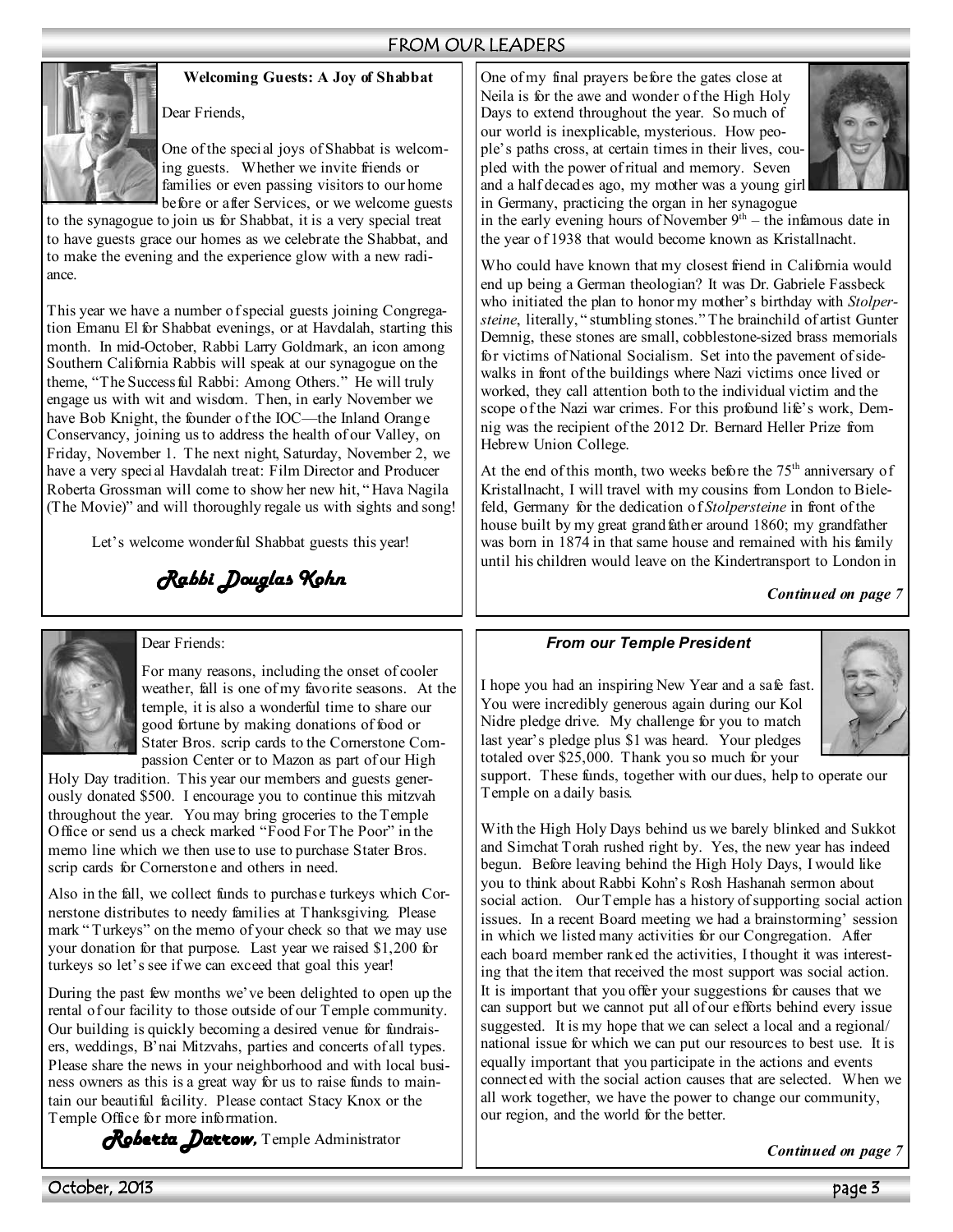# TEMPLE NEWS



# **Turkeys For The Hungry**

For y ears, v ia our partnership with the Cornerstone Food Pantry , our members hav e thoughtfully prov ided turkey s for hundreds of needy families who otherwise would not celebrate Thanksgiving. To help this effort again this y ear, kindly send y our donation of any amount, payable to "Congregation Emanu El," and marked "Turkeys," to the Temple Office.

*In Memoriam The Congregation notes with sorrow the recent deaths of ….* 

Jim Lesniewski **Cantor Jennifer Bern-Vogel and Ira Vogel's**  sister-in-law's father

Roxanne Briggs Sister of **Kathy Zipperstein**  Sister-in-law of **Robert Zipperstein**

Coleen Darrow Mother of **John Darrow** Mother-in-law of **Roberta Darrow**

> Rosalind Seidler Aunt of Susan Wertheim

**Marvin Kord**  predeceased by his wife, **Sylva** predeceased by his son, **Harold Rothstein** Father of Marshall (Marty) and Stephen



**Thursday, October 10 6:30 p.m.** 

> **The Ghost of Hannah Mendes By Naomi Ragen**

**Join us at Mi chelle Kaufman's** 



# COLLEGE STUDENT And MILITARY **ADDRESSES**

If you haven't already done so, please notify the Temple Office by **October 31** of y our college student's or military person's address so that they can receiv e lov ely Chanukah boxes from the Temple.



**On November 2, 2013, congregant Larry Mink will be walking in the in the San Bernardino/Riverside counties walk to support NAMI, National Alliance for Mental Illness. You can support Larry by making a secure online donation using your credit card at:** 

**http://namiwalks.nami.org/ LarryMink For more information please visit the NAMI homepage at at.nami.org**



# *Welcome!*

*The Congregation welcomes the following new members to our Congregational Community* 

**Robert & Emily Corbin** 

**Joya & Allen Eirew** 

**Curtis Eirew** 

**Gary & Sharon Eirew sons, Louis & Steven** 

**Melvin & Delores Eirew** 

**Lynn & Jerry Mathews** 

**Judy Howard Lister** 



*May your affiliation with Congregation Emanu El be fulfilling and meaningful*

*Mazal Tov! The Congregation extends a Mazal Tov to …* 

Leslie and Charles Levine on the birth of their grandson, Henry David Tavakoli to parents Aran Levine-Tavakoli and Rob Tavakoli

Richard Simon on receiving The Kearney-Nydam-Shouse Award from The San Bernardino County Bar Association

# **T.Y.G.E.R.**



(Temple Youth Group of Emanu El, Redlands)

TYGER has an amazing event planned for the month of October! We will be going to Castle Dark in Riverside on Saturday, October 19th!!

The event will begin at Cafe Rio in Citrus Plaza at 6 p.m., and from there we will go to Castle Dark (the haunted version of Castle Park!) from 7-11 p.m. The cost of the amusement park is \$20, which includes unlimited rides, miniature golf, and haunted mazes!! Please give your child money for dinner at Cafe Rio too. **Please RSVP by October 11<sup>th</sup>** and feel free to give me a call with any questions you might have! For our Tikkun Olam project we will be starting a food drive which will take us all the way until Thanksgiving. Please bring nonperishable foods into the temple to be donated to the local food bank.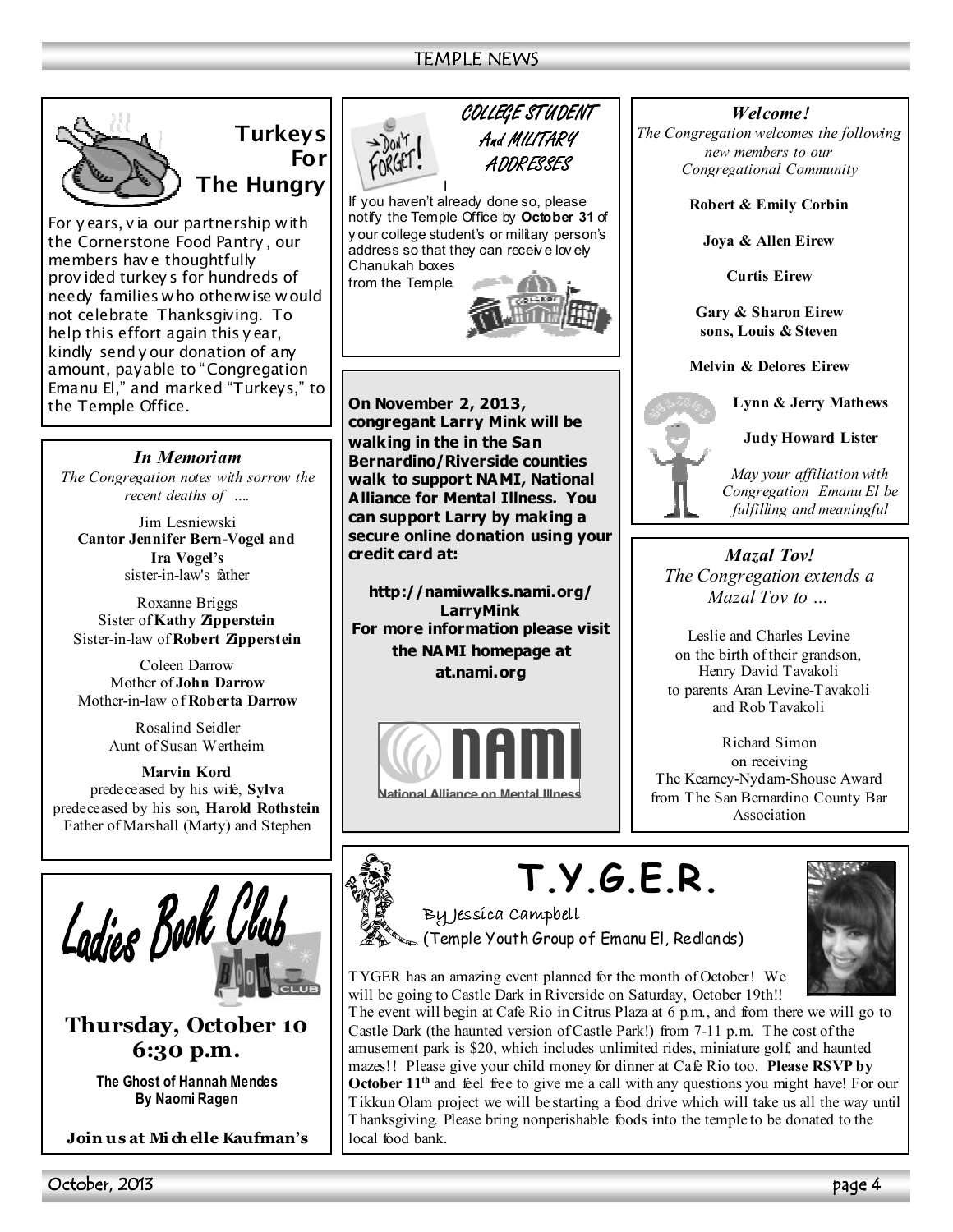**School News**

I hope that all of you had a sweet beginning to the New Year and an easy fast over Yom Kippur. Even with all the

holidays and festivals this early in the school year, we have been busy preparing lessons and developing activities to engage your children and help foster their Jewish identity to the fullest extent possible.

Last month was extremely active. On September  $18<sup>th</sup>$ , the SJL community celebrated Sukkot in our first outdoor Sukkah in Redlands. The mood was truly festive and our families and children had a wonderful time. I would like to thank those who made this event possible, including Rabbi Kohn, our cantor, Jennifer Bern-Vogel, our music director, Jerry Ripley, our volunteers who helped erect the sukkah, and our students who helped to decorate it.

We also celebrated Simchat Torah on September 25<sup>h</sup> . This marked the occasion when we began anew the readings from the Torah and welcomed new members to the Congregation. This also gave Rabbi Kohn the opportunity to formally consecrate those children who are new to the School for Jewish Living.

I am pleased to see our students and teachers working hard in their classes and that the school is thriving with their efforts. I am sure that we will have a great school year. Please contact me if you have questions or concerns.

*When scholars vie, wisdom mounts. ~Talmud, Bava Batra* 

*Greg Minton Greg Minton* 

SJL Administrator (909) 307-0400 ext. 105

WAAAAAAAAAAAWW

*Two Great Jewish Novels : Jewish Novels : And Fascinating And Fascinating Discussion!! Discussion!!*  Led by Rabbi Douglas Kohn *Unusual*

October 1, 2013, 7:00 p.m. A Blessing on the Moon, by Joseph Skibell

Written from the brilliant and unusual perspective of one who was just shot during the Holocaust, instead of resting in peace in the World to Come, Chaim Skibelski wanders the earth in a world of both familiarity



## October 8, 2013, 7:00 p.m. Snow in August, by Pete Hamill

In the year 1947, Michael Devlin, eleven years old and 100 per-

cent American-Irish, is about to forge an extraordinary bond with a refugee of war from Prague, Rabbi Judah Hirsch. Standing united against a common enemy, they will summon from ancient



sources a power in desperately short supply in modern Brooklyn-a force that's forgotten by most of the world but is known to believers as magic. They will summon from its centuries of rest the Golem, to once again fight evil and protect the vulnerable—in post-war Brooklyn!

# Hold Your Event At CEE

Let your friends and neighbors know that they can rent our beautiful building for their event or meeting. Please contact the Temple Office or Stacy Knox for more information.





All Temple members are invited to attend and participate in the discussions regarding managing our Temple.

October, 2013 Page 5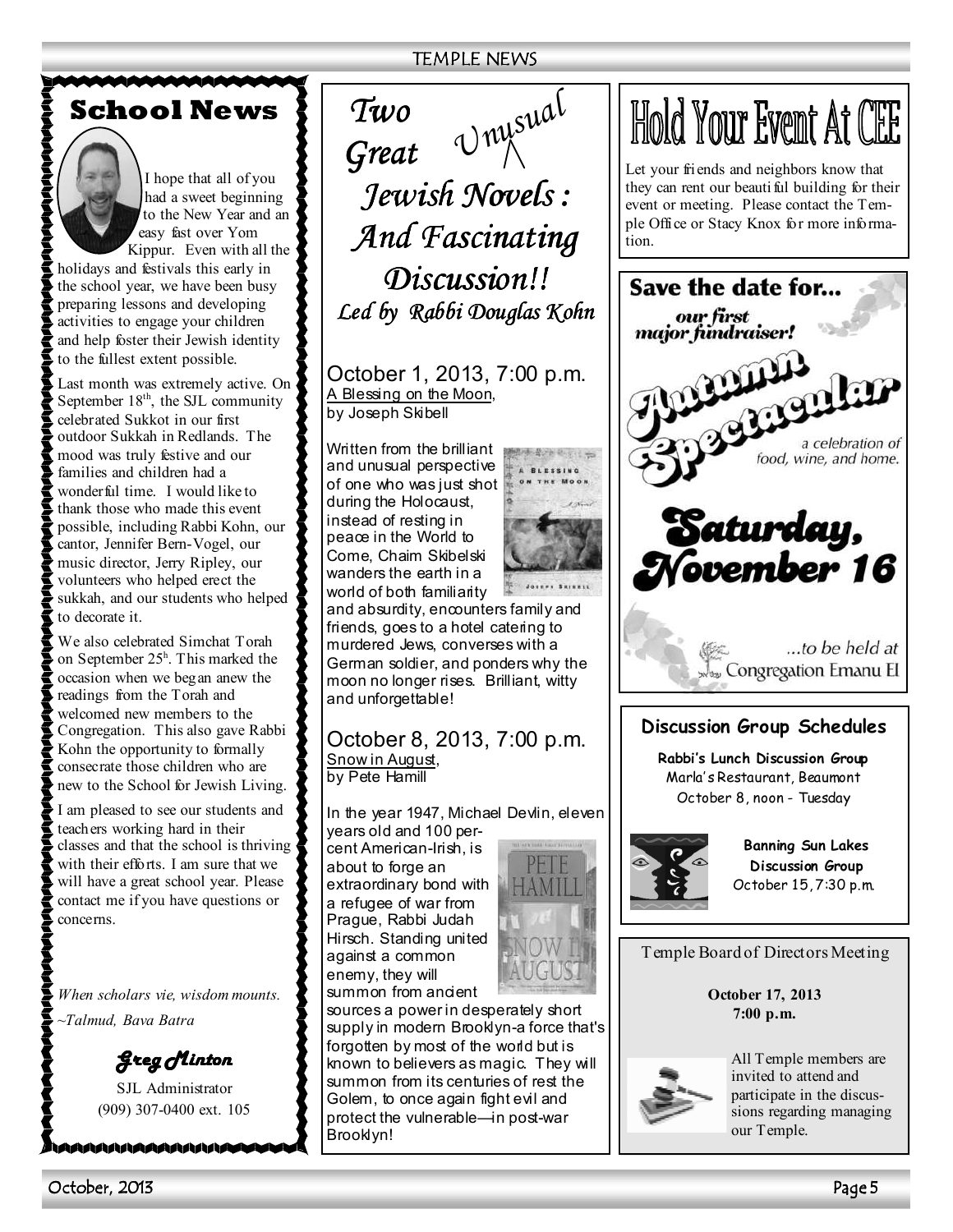# SISTERHOOD and more ...

# *The Wonderful World of Sisterhood!*



We did it! My goal was to have 100 Sisterhood members and we have exceeded that and are still growing. Join Sisterhood now!

Shooo… Can you hear that? It is the calm sound of the holidays behind us. I am so proud of the ladies of Sisterhood as they again provided everything edible from the challot on Rosh Hashanah to the candied applies on Simchat Torah. Take a deep breath because we are off again with lots of fun in store for our Congregation. Once again, you're invited to **Walk** 

**The Hills** for some exercise on Sunday, October 13 followed by a nosh and schmoozing. On Sunday, October 20, our **first brunch** will feature fabulous food and a presentation on genealogy. Call the temple office to make a reservation and save on the price at the door. I hope you have heard all the buzz.. we have an Emmy award winning comedy writer coming to little ol' Redlands on Saturday, November 9. Bring your family and friends as **Monica Piper** makes us laugh our socks off. On Tuesday, November 12 join **Maj Madness**. We will have many tables of Mah Jongg and a beginner's table (that is where I will be) and of course plenty of treats.

I am pleased to announce that Sisterhood will make **Angel's Closet** one of our social action projects. This Redlands based charity provides clothing assistance in a thoughtful way to homeless and needy high school youth. We are off to a great start in 5774. Thank you for your continued support. Share your ideas with me new ideas for activities that will bring benefit to all of us.

We are evolving wonderfully,

*Stacy Knox,* Sisterhood President



Believe Walk!! To End Cancer October 6, 8:30 a.m.

October 6, Join thousands of others concerned about fighting cancer, and scores from Congregation Emanu El, to walk against Cancer. Join our Temple Team, called Team Sh'vitzen led by Cherrie Lubey, and let's begin the New Year by helping to make a difference. Contact Cherrie, or the Temple Office, for information on joining our team! Now is the time!

# EVERYONE is Invited to Attend Family Shabbat Services!!



◊ A school-wide *and* community-wide Shabbat potluck precedes Services at 6:00.

Fun, musical, engaging services will start at 6:45, and conclude with a festive dessert/Oneg Shabbat at 7:30.

Erev Shabbat, Friday, October 11

6:00 Shabbat Potluck Dinner 6:45 Shabbat Service



**YEARS STRONG** Inspired by the past.<br>Committed to the future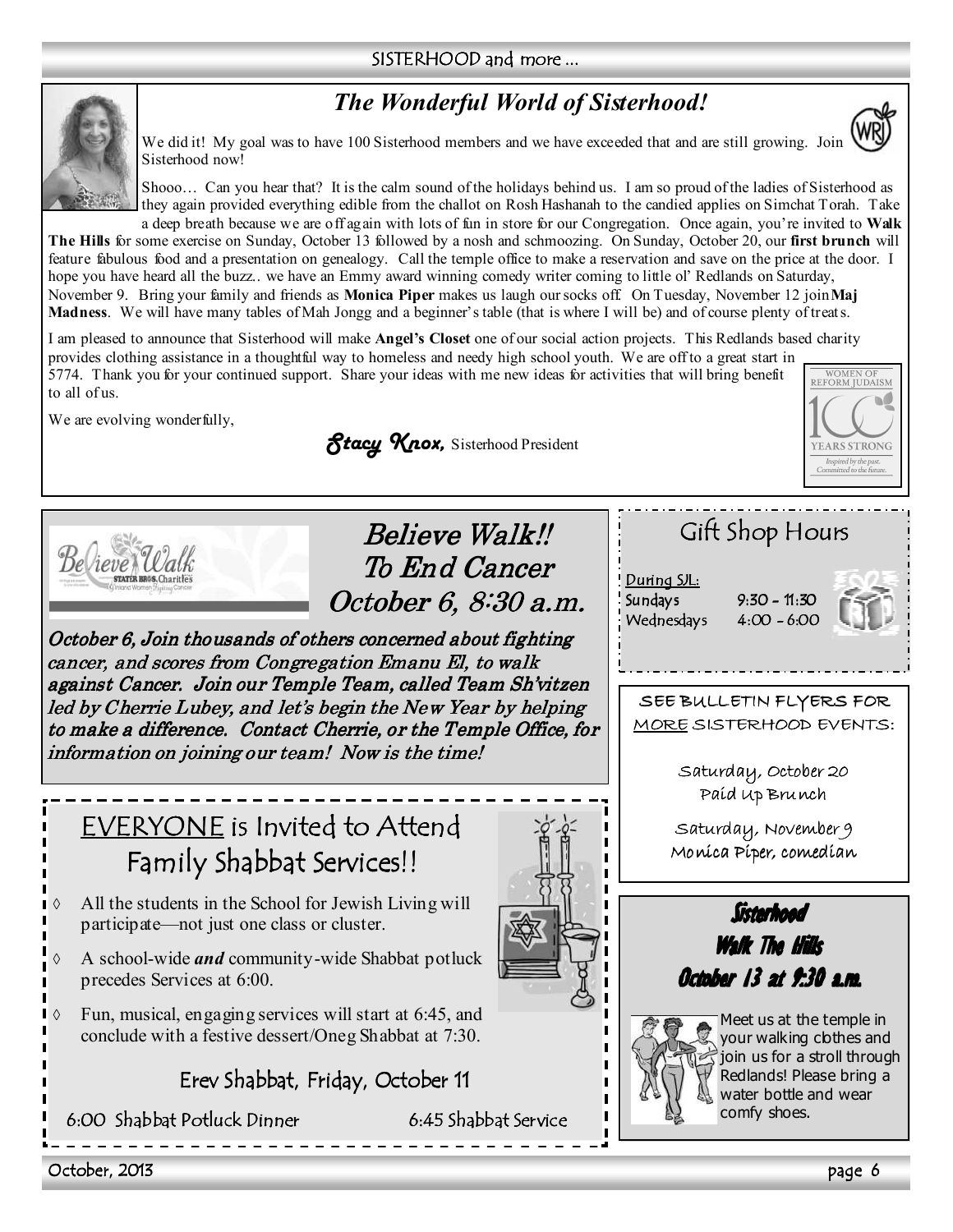# **HOME OF ETERNITY CEMETERY FUND**

*In observance of the Yahrzeits of…*  **Ella Sherman** by Shelley and Barry Silver **Harold A. Pike** by Helene and Mark Jacobson **Harold Kipper** by Judy and Morry Miller

*In memory of…* 

**The Waldman and Cohen Families** by Kathy and Paul Cohen

**Nellie and Charles Richter and Andrew Richter** by Heddy Richter *In honor of…* 

**40th Anniversary of Carol and Matt Shakter** by Helene and Mark Jacobson

# **TEMPLE FUND**

*In observance of the Yahrzeits of…*  **Joe Ruderman** by Naomi Ruderman **Andrew Greene** by Corinne Greene Kaicener **Florence De Lange** by Fayette Katzman **Jean Teitelbaum** by Leah and Avigdor Etzioni **Sam Schnitzer** by Denise and Mark Schnitzer **Jean Slatin** by Joanne and Dr. Donald Singer **Sadie Price** by Jean Bell **Joseph Irom** and Beverly and Kenneth Irom *In memory of…*  **Adam Smith** by Marilyn and Dr. Lawrence Raphael **Mary Kreger and Alexander Kreger** by Francine Wixen **Norman Davidson** by Francine Wixen **Roxanne Briggs** by Sheri Maltzman **Anna and David Fisher** by Marylou and Norman Hanover *For the recovery of…*  **Margie Orland** by Marilyn and Dr. Lawrence Raphael **Leone Hyman** by Marilyn and Dr. Lawrence Raphael *In observance of…*  **Unveiling of the marker for Leo Cutler** by Marilyn and Dr. Lawrence Raphael *In appreciation of…*  **Congregation Emanu El** by Vaughn Miller *In honor of…*  **Birthday and Retirement of Michael Kress** by Heidi Nimmo and Jeff Spears **Bar Mitzvah of Elijah Swedlove** by Francesca and Stuart Sweet

## **SISTERHOOD PULPIT FLOWER FUND**

*In observance of the Yahrzeits of…* **Solomon Eskin** by Joyce and Barry Eskin **Neal Gilbert** by Cherrie and Ronald **Lubey Joseph Secouler** by Phyllis and Elliott Satz

#### **RABBI'S DISCRETIONARY FUND** *In memory of…*

**Lois Asimow** by the Estate of Lois Asimow

*In observance of the Yahrzeit of…*  **Abraham Isaac Silverman** by Rhoda

Stahlberg *In appreciation of …* 

**Rabbi Kohn** by Naomi Ruderman, Banning Discussion Group, Harriet and Richard Mesh *In honor of …* 

**Birth of Henry David Farakoli** by Leslie and Charles Levine

## **CANTOR'S DISCRETIONARY FUND** *In appreciation of…*

**Cantor Jennifer's dedication to making our High Holy Day services beautiful and meaningful** by Michelle Anctil and Judith Smith

**Caroldyne Swedlove's sponsorship of the Rosh Hashanah luncheon** by Michelle Anctil and Judith Smith

# **CAPITAL CAMPAIGN FUND**

*In memory of…*  **Norman Davidson** by Lori and Gary Fenster

*In gratitude to…* 

**Rabbi Kohn for Shofar Honors received on Rosh Hashanah 5774** by Michelle Anctil



# Now Accepting<br>Donations

**Cantor Jennifer Bern- Cantor Jennifer Bern-Vogel Discretionary Fund: Make checks payable to Congregation Emanu El.** 

**Bernice Berenbaum Kitchen Fund: Make checks payable to Sisterhood of Congregation Emanu El. Funds will be used to purchase items for the kitchen in the new "Big Ford" building.**

# **Donations to the Congregation are Welcome Any Time**

 Honoring or remembering someone at the time of a life cycle event or Simcha is a long standing Jewish tradition.

The temple office staff promptly sends an acknowledgement card to the recipient of your donation.

To make a donation, download the Donation Form found on the temple website and send it with your check to the temple office. If you don't have a form, send us a note which includes your name and the person or persons whom you are remembering or honoring as well as the fund you wish to have credited with your donation. You can also make donations by emailing or telephoning the temple office, or by filling out a form in person at the temple office. We'll be happy to assist you!

# *Bern-Vogel, continued from page 3*

1939. Fortunately, my grandparents were eventually able to join their children in England. Thanks to Gabriele and a cultural organization in Bielefeld, stones will be laid to honor each member of my mother's family.

*Cantor Jennifer Bern- Cantor Jennifer Bern-Vogel*

*Zipperstein, continued from pg. 3* 

We are fast approaching an exciting fundraising activity. Please add to your calendar for November 16 the Autumn Spectacular with Martha Green and David Cohen. There will be delicious food and wine tasting. You can bid on some great gourmet meals and other " must-have" items. You won't want to miss this event. Look for invitations in the mail, in emails, and in the Bulletin. Please join Chel and me for a fun evening. Invite your family, friends, and co-workers. Don't miss it!!

*Paul Zipperstein, Paul Zipperstein*

Temple President